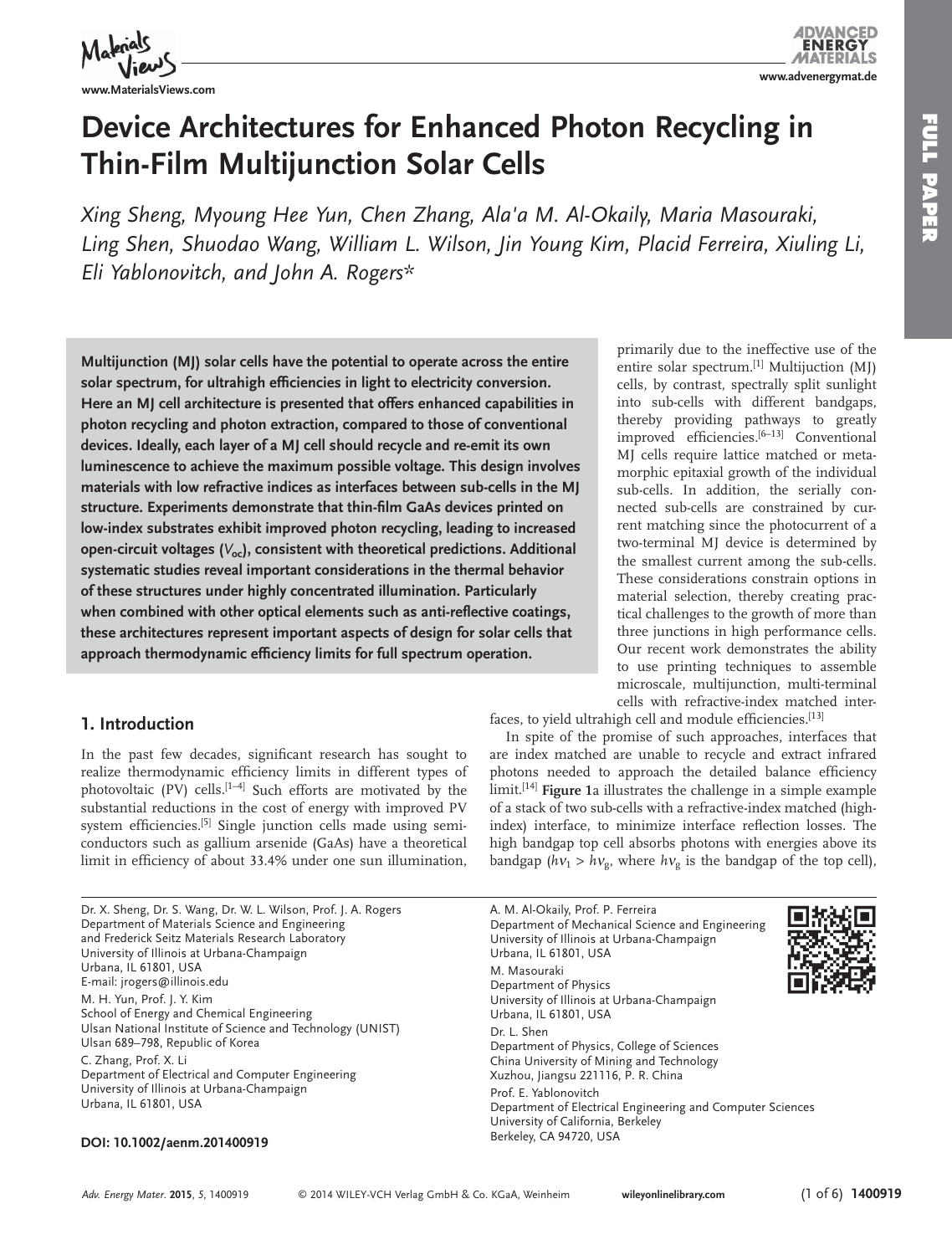**www.advenergymat.de**

**ENERG MATERIALS** 



**Figure 1.** Schematic illustrations of photon dynamics in MJ solar cells with a) a high-index interface and b) a low-index interface.

while the low bandgap bottom cell absorbs low energy photons below the bandgap of the top cell  $(hv_2 < hv_2)$ . When the top cell operates at the open-circuit voltage (V<sub>oc</sub>), photo-generated electron-hole pairs recombine. As described subsequently, most ( $\approx$ 99%) of the isotropically emitted photons ( $h$  $v<sub>o</sub>$ ) generated by radiative recombination are trapped in the stacked device and absorbed by the bottom cell. As a result, the decreased external luminescent efficiency due to inefficient photon recycling leads to a reduced  $V_{\text{oc}}$  for the top cell. [14]

 Here, we propose an MJ cell design that minimizes this limitation, through the use of a low-index interface material. As shown in Figure 1b, photons from the top cell  $(hv_g)$  that emit outside the escape cone (at angles greater than the critical angle) undergo total internal reflection, without entering the bottom cell where they would be absorbed. The angle averaged reflectance at the low-index interface can be estimated by

$$
\overline{R} = \int_0^{\frac{\pi}{2}} R(\theta) \sin \theta \, d\theta = \int_0^{\theta_c} R(\theta) \sin \theta \, d\theta + \cos \theta_c \tag{1}
$$

where  $\theta_c$  is the critical angle for total internal reflection at the interface ( $\sin \theta_c = n_{\text{interface}} / n_{\text{cell}}$ ),  $n_{\text{interface}}$  and  $n_{\text{cell}}$  are the refractive indices of the interface material and the solar cell material, respectively, and  $R(\theta)$  is reflectance at the interface for light with different propagation angles and polarizations, which can be calculated by the transfer-matrix method. This expression indicates that  $\bar{R}$  increases with the difference between the index of the cell and the interface material. For the case of a GaAs top cell  $(n_{cell} =$ 3.5) and an air gap interface ( $n_{\text{interface}} = 1.0$ ),  $\overline{R}$  is ≈98%. A high degree of photon recycling can be enabled in this way. The outcome is an increased external luminescent efficiency and  $V_{\text{oc}}$  for the top cell.<sup>[15]</sup> At the same time, normally incident low energy

www.MaterialsView

photons  $(hv_2 < hv_0)$  can pass through the interface to reach the bottom cell. Anti-reflective coatings (ARCs) can be used to minimize reflection losses for low energy photons without affecting  $\overline{R}$  for isotropically re-emitted photons, as described subsequently.

## **2. Results and Discussion**

The luminescent properties of thin-film semiconductor layers on substrates with different refractive indices reveal essential aspects of the photon recycling processes, as shown in **Figure 2** . Here, GaAs-based double heterostructure (DH) thin films (100 nm  $Al_{0.3}Ga_{0.7}As/1000$  nm  $GaAs/100$  nm  $Al_{0.3}Ga_{0.7}As$ ) act as active device layers. The DHs are grown on a GaAs wafer with a lattice matched  $\text{Al}_{0.95}\text{Ga}_{0.05}\text{As}$  sacrificial layer, to enable release by epitaxial liftoff. Figure 2a schematically illustrate these layers on a GaAs substrate (unreleased), and transfer printed onto a glass substrate with a 25 µm thick layer of a photodefinable epoxy (SU-8) layer, and onto a glass substrate with a 25 µm thick air gap in between. The SU-8 layer and the air gap are sufficiently thick that the underlying glass substrates have negligible effects on the evanescent photon outcoupling from the GaAs DH layers. Figure 2b presents photoluminescence (PL) decay measurements for these various substrates (GaAs, SU-8 and air) under excitation at 776 nm. At high carrier densities, the radiative recombination lifetimes,  $\tau$ , are (0.46 ± 0.03) ns,  $(1.64 \pm 0.01)$  ns and  $(2.22 \pm 0.14)$  ns, for GaAs DH layers on GaAs, SU-8 and air, respectively. These results are consistent with inhibition of spontaneous emission by use of low-index substrates and, therefore, significant enhancements in the emission lifetime as well as the photon recycling.  $[16, 17]$  Figure 2c plots  $1/\tau$  as a function of  $n_{sub}^2 + 1$ , where  $n_{sub}$  is the refractive index of the substrate material ( $n_{sub}$  = 3.5, 1.5 and 1.0 for GaAs, SU-8 and air, respectively). The linear relationship between  $1/\tau$ and  $n_{sub}^2 + 1$  is consistent with theory.<sup>[16]</sup>

Figure 3a shows microscale, thin-film GaAs solar cells placed on different substrates using similar epitaxial liftoff and printing approaches. The cells (with an active device area of about  $0.39 \text{ mm}^2$ ) use a vertical GaAs homojunction with metalized contacts on both p and n sides (Figure 3b,c). Figure 3d presents a representative cell on a patterned film of SU-8, where the majority of the cell area remains suspended over an air gap (25 µm thick). Figure 3e plots the corresponding currentvoltage response under one-sun illumination (AM1.5g spectrum). The cell (without an ARC) reaches a short-circuit current  $(I_{\rm sc})$  of 62.8 µA, an  $V_{\rm oc}$  of 0.96 V and a fill factor (*FF*) of 82%, corresponding to an efficiency of  $\approx$ 12.7%.

As demonstrated in Figure 2b, the refractive index of the substrate medium affects the spontaneous emission rate and the photon recycling processes. Analytically, the V<sub>oc</sub> can be expressed as<sup>[18]</sup>

$$
V_{\rm oc} = V_{\rm db} + \frac{kT}{q} \ln(\eta_{\rm ext}) = V_{\rm db} + \frac{kT}{q} \ln\left(\frac{\eta_{\rm int} \overline{P_{\rm esc}}}{1 - \eta_{\rm int} \overline{P_{\rm abs}}}\right) \tag{2}
$$

where *V*<sub>db</sub> is the ideal *V*<sub>oc</sub> obtained at the detailed balance limit,  $\eta_{\text{ext}}$  is the external luminescent efficiency for the emitted photons escaping from the cell front surface,  $\eta_{\text{int}}$ is the internal luminescent efficiency, and  $\overline{P_{\text{esc}}}$  and  $\overline{P_{\text{abs}}}$  are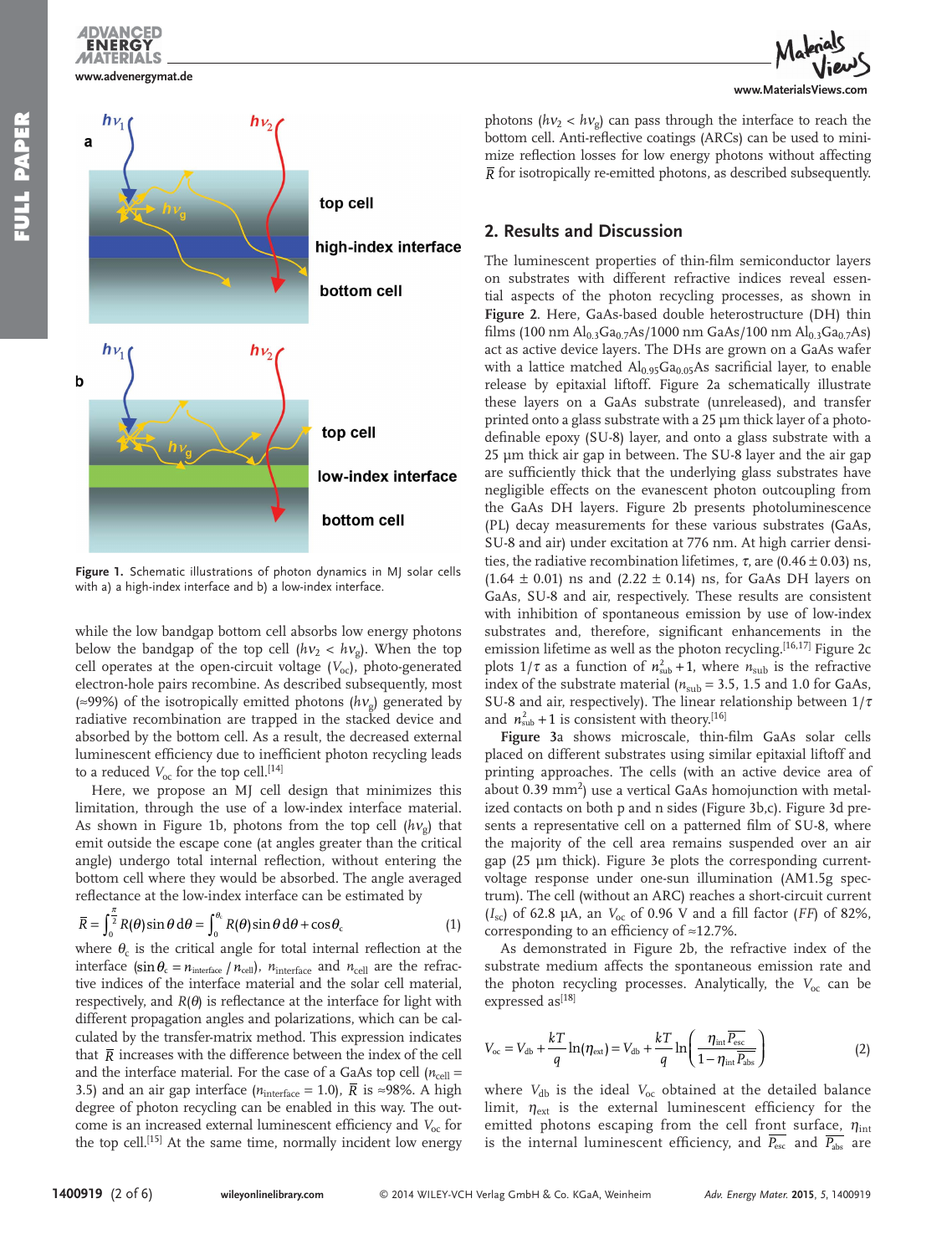

**www.MaterialsViews.com**



**Figure 2.** a) Schematic illustrations of GaAs DH layers on substrates with different interface materials. b) Measured PL intensity decays. c) Plot of the relationship between PL decay lifetime  $\tau$  and interface refractive index *n*. In agreement with theory,  $1/\tau$  is linearly proportional to  $n_{sub}^2 + 1$ .

the averaged probabilities of photon escape and re-absorption, respectively.  $\overline{P_{\text{esc}}}$  and  $\overline{P_{\text{abs}}}$  are determined by the optical properties of the GaAs device layers as well as the substrate index *n* .

**FULL PAPER** 

**FOLL AAPER** 

**Figure** 4a shows the relationship between  $V_{\text{oc}}$  and substrate index *n*, for different  $\eta_{int}$ . Since increases in *n* lead to reductions in  $\overline{P_{\text{esc}}}$  and increases in  $\overline{P_{\text{abs}}}$ ,  $V_{\text{oc}}$  decreases monotonically with *n*. These analytical results are qualitatively consistent with one-sun current-voltage measurements (Figure 4b and 4c) on multiple GaAs cells ( $\approx$ 30 cells) placed on different substrates, as shown in Figure 3a. The cells printed on Si substrates with low-index interfaces (air gap and SU-8) exhibit higher  $V_{\text{oc}}$  (0.970 V  $\pm$  0.003 V and 0.973 V  $\pm$  0.003 V for air and SU-8 interfaces, respectively) than unreleased cells on high-index GaAs substrates (0.959 V  $\pm$  0.003 V). The  $I_{\rm sc}$  for all the cells remain similar. The averaged one-sun efficiencies are increased from 12.7% for unreleased GaAs cells to about 12.8% for cells with air and SU-8 interfaces. The experimental values of  $V_{\text{oc}}$  (0.95–0.98 V) are lower than the theoretically calculated values (1.05–1.15 V), likely due to the non-optimal electrical design, which leads to a lower  $V_{\text{db}}$ . The averaged  $V_{\text{oc}}$  measured for the cells with the air gap interface are lower than that for cells with the SU-8 interface. This deviation from theoretical predictions is likely associated with the mechanical instabilities (for example, slight bowing) for the cells suspended over the air gaps, as well as measurement variations. As discussed below, one-sun illumination induces negligible temperature changes for all the cells on various substrates. Therefore, thermal effects can be excluded as a source of variations in  $V_{\text{oc}}$  and  $I_{\text{sc}}$ .

 The most practical embodiments MJ cells for terrestrial use require optical concentrators, to enable low-cost and high-efficiency operation. Under high power irradiance, thermal management is critically important. A focused laser beam (488 nm, tunable power) incident on cells with different substrates shown in Figure 3a serves to simulate the thermal effects of concentrated sunlight. **Figure 5** a compares the experiential and the simulated (using steady state conjugate heat transfer finite element model) maximum temperatures on the surfaces of the cells, as a function of absorbed laser power between 0 and 0.13 W. Under irradiance power equivalent to one-sun illumination (≈5 × 10<sup>-4</sup> W), temperature changes are negligible for all cases. As the power increases, temperatures increase for cells with air gap and SU-8 interfaces, while the temperatures for cells on GaAs remain close to room temperature. Figure 5b presents measured and simulated temperature distributions (map size: 0.7 mm  $\times$  0.7 mm) on the cell surfaces for an absorbed laser power of 0.13 W, which is equivalent to the irradiance power at a concentration level of about 250 suns. The maximum surface temperatures for air gap, SU-8 and GaAs interfaces are measured to be 134 °C, 56 °C and 22 °C, respectively, which agree with the simulation results. These temperature differences can be attributed to differences in thermal conductivities of the different interface materials (0.02 W/m/K for air, 0.2 W/m/K for SU-8 and 55 W/m/K for GaAs). The results suggest that thermal management is important to consider, particularly for low-index interfaces that have low thermal conductivity (e.g., air gap or SU-8). An effective way to minimize increases in cell temperature is to reduce the thickness of the low index material, as shown for the case of an air gap in Figure 5c. Here, the calculated maximum temperature decreases from 130 °C to 20  $\degree$ C, as the gap size decreases from 25 µm to 0 µm. Meanwhile, the optical reflectance at the interface (calculated using Equation (1) decreases as the gap size approaches the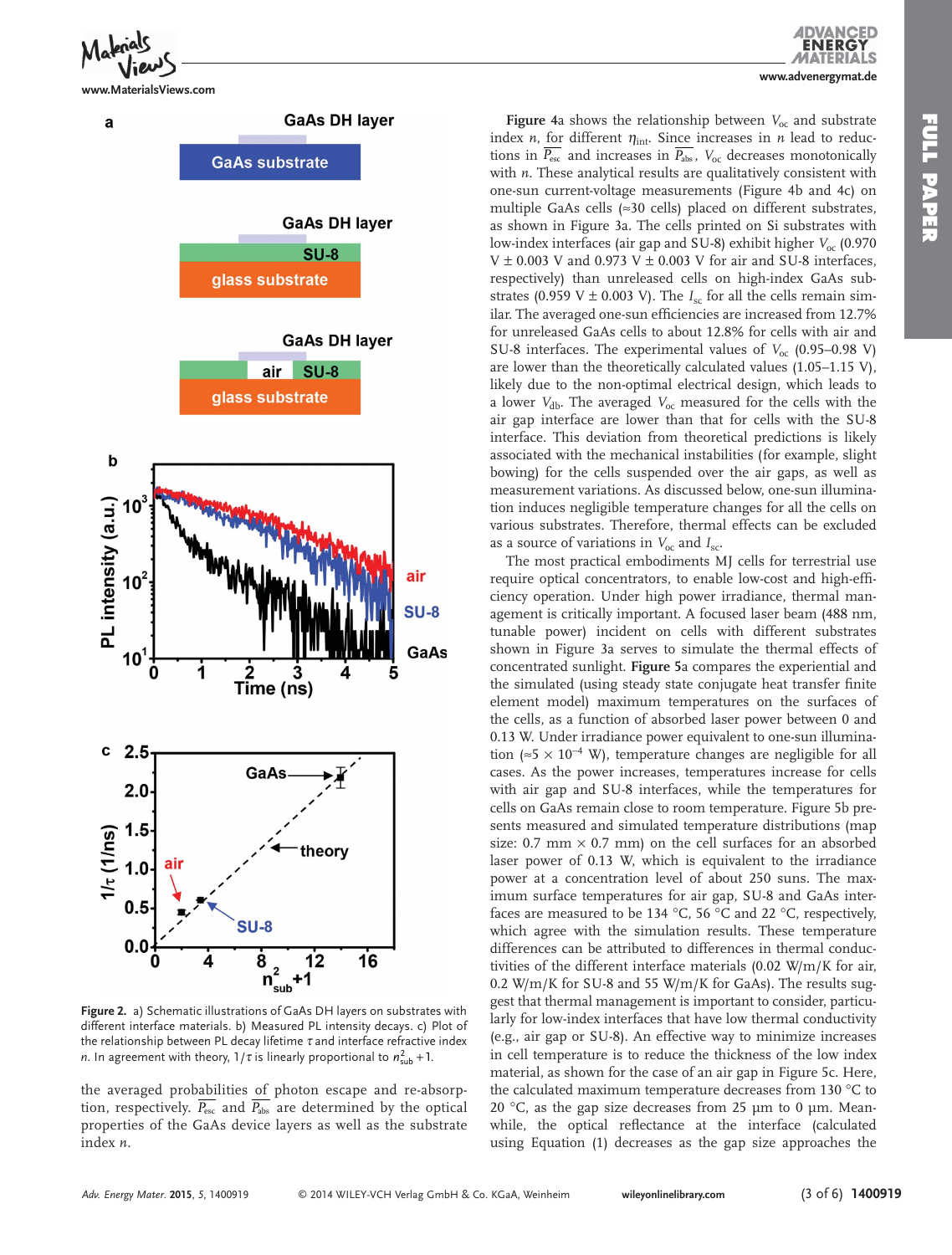**ENERG MATERIALS** 



**Figure 3.** a) Schematic illustrations of GaAs microscale solar cells on substrates with different interface materials. b) Optical microscopy image (top view) of a GaAs cell (0.7 mm × 0.7 mm) with ohmic contacts. c) Cross sectional device layout of the GaAs cell. d) SEM image (tilted view) of a GaAs cell printed on patterned SU-8, with a 25 µm air gap in between. e) Measured current-voltage characteristic for a GaAs cell under AM1.5g illumination.

sub-wavelength scale, due to the increased evanescent coupling. Air gaps of ≈200–1000 nm balance these competing considerations in optical and thermal performance. The inset of Figure 5c illustrates the measured temperature distribution for a GaAs cell printed on a Si substrate with a 500 nm thick air gap interface. The maximum cell temperature is around  $35^{\circ}$ C, in agreement with the numerical calculation.

 The results demonstrated here indicate that MJ device architectures with low-index interfaces can effectively improve V<sub>oc</sub> for the top cell due to enhanced photon recycling processes. To enable low energy photons to pass through the top cell and reach the bottom cell with minimized losses, anti-reflective coatings can be introduced between the cells and the low-index interface materials (air or SU-8), as illustrated in **Figure 6** a. While these ARCs allow low energy photons to pass through the top cell, total internal reflection (TIR) conditions remain for re-emitted photons, since the critical angle  $\theta_c$  for TIR is still determined by the solar cell material and the low-index interface material ( $\sin \theta_c = n_{air}/n_{cell}$ ). As a result, photon recycling processes inside the top cell are largely unaffected by the ARCs.

Figure 6b shows a proof-of-concept device layout made using a silicon/germanium (Si/Ge) stacked structure with an air gap interface. More realistic device demonstrations can be achieved using semiconductors with high luminescence efficiencies such as GaAs and InGaAs. A thin-film Si layer (size  $0.7$  mm  $\times$ 0.7 mm, thickness 10  $\mu$ m) released from a silicon-on-insulator wafer printed onto a Ge substrate with patterned posts of SU-8 forms a 25 µm thick air gap in between. A 150 nm thick layer of HfO<sub>2</sub> ( $n \approx 2.0$ ) formed on both front and back surfaces of the Si as well as the front surface of the Ge, using atomic layer deposition (ALD), forms an ARC. Reflection spectra measured and simulated for the Si/air gap/Ge stacked structures with and without ARCs appear in Figure 6c,d, respectively, for wavelengths between 1150 nm and 1800 nm, where photons can pass through the Si to be absorbed by the Ge. The introduction of ARCs greatly suppresses the Fresnel reflection losses at the cell/air interfaces, by reducing the averaged reflectance from 61% (without ARCs) to 13% (with ARCs). Further improvements in optical efficiencies can be achieved, for example, by using multilayered ARCs at all of the cell surfaces.<sup>[19]</sup>



Figure 4. a) Calculated behavior of V<sub>oc</sub> for ideal GaAs cells on substrates with different refractive indices, at different internal luminescent efficiency  $\eta_{\text{int}}$  b) Measured V<sub>oc</sub> for micro GaAs cells on different substrates (air, SU-8 and GaAs). c) Measured *I<sub>sc</sub>* for micro GaAs cells on different substrates (air, SU-8 and GaAs).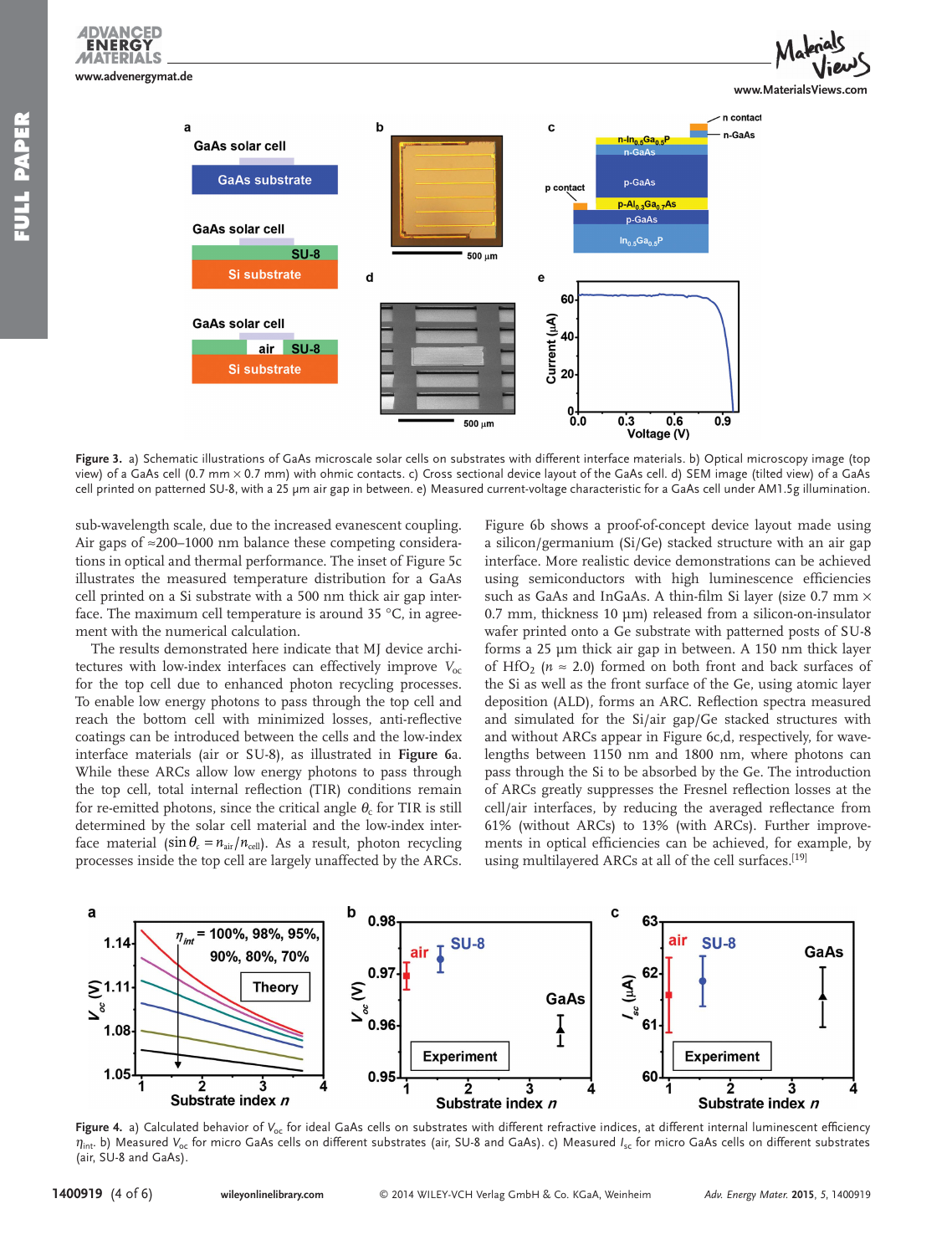

**ENERG 1ATERIALS www.advenergymat.de**





**Figure 5.** a) Simulated and measured maximum temperatures reached on the front surfaces for cells on different substrates, as a function of absorbed laser power. b) Measured and simulated temperature distributions on cell surfaces with an absorbed laser power of 0.13 W. Map size: 0.7 mm × 0.7 mm. c) Simulated optical reflectance at the cell/air gap interface and maximum temperature for a cell with the air gap interface with an absorbed laser power of 0.13 W, as a function of the air gap thickness. Inset: measured temperature distributions on a GaAs cell printed on Si with a 500 nm thick air gap.



**Figure 6.** a) Schematic illustration of a MJ cell structure with an air gap interface and ARCs at all the semiconductor/air interfaces. b) SEM image (tilted view) of a Si thin film (size 0.7 mm  $\times$  0.7 mm, 10 µm thick) printed on a Ge substrate with an air gap interface formed by patterned SU-8 posts, as a proof of concept demonstration. c) Measured and d) simulated reflectance spectra for the Si/air gap/Ge stacked structures with and without ARCs made by 150 nm ALD  $HfO<sub>2</sub>$ .

## **3. Conclusion**

 In summary, the results presented here illustrate an MJ solar cell architecture in which efficiency improvements are achieved by using low refractive index interfaces between different subcells. Released thin-film GaAs micro cells printed on structures with low-index air and SU-8 interfaces exhibit enhanced photon recycling effects and thus increased *V*<sub>oc</sub>. This device design can be applied to practical MJ devices, such as InGaP/GaAs double junction or InGaP/GaAs/InGaAs triple junction cells, with potential to reach higher cell efficiencies than those possible with conventional devices and to eliminate requirements of lattice and current matching. In addition, vertically stacked device architectures realized by processes of epitaxial liftoff and transfer printing avoid complexities in optical design associated with other spectral splitting methods.  $[20, \overline{2}1]$  For cells that operate under high concentrations, additional issues in thermal management must be considered. Thermally conductive interface materials such as low-index oxides or fluids might be used to replace air or SU-8, thereby facilitating heat dissipation. The collective set of design and assembly concepts presented here provide potential routes to PV devices that further approach thermodynamic limits in efficiency.

## **4. Experimental Section**

*Fabrication of GaAs Double Heterostructures (DH) and Micro Solar*  Cells: The GaAs DH and solar cell device structures were grown on GaAs substrates using metal-organic chemical vapor deposition (MOCVD). The DH structure (from bottom to top) included: the GaAs substrate, a 500 nm  $Al<sub>0.95</sub> Ga<sub>0.05</sub>As$  sacrificial layer, a 5 nm GaAs protection layer, a 100 nm n-Al<sub>0.3</sub>Ga<sub>0.7</sub>As (*n* = 3 × 10<sup>18</sup> cm<sup>-3</sup>), a 1000 nm p-GaAs (*p* = 5 × 10<sup>17</sup> cm<sup>-3</sup>), a 100 nm p-Al<sub>0.3</sub>Ga<sub>0.7</sub>As ( $p = 3 \times 10^{18}$  cm<sup>-3</sup>), and another 5 nm GaAs protection layer. The solar cell structure (from bottom to top) included: the GaAs substrate, a 500 nm  $\text{Al}_{0.95}\text{Ga}_{0.05}\text{As}$  sacrificial layer, a 700 nm In<sub>0.5</sub>Ga<sub>0.5</sub>P supporting layer, a 300 nm p-GaAs ( $p = 3 \times 10^{19}$  cm<sup>-3</sup>) bottom contact layer, a 100 nm p-Al<sub>0.3</sub>Ga<sub>0.7</sub>As ( $p = 5 \times 10^{18}$  cm<sup>-3</sup>) back surface field (BSF) layer, a 2500 nm p-GaAs ( $p = 1 \times 10^{17}$  cm<sup>-3</sup>) base layer, a 100 nm n-GaAs (n = 2 × 10<sup>18</sup> cm<sup>-3</sup>) emitter layer, a 25 nm n-In<sub>0.5</sub>Ga<sub>0.5</sub>P (n = 2 × 10<sup>18</sup> cm<sup>-3</sup>) window layer and a 200 nm n-GaAs (*n* = 1 × 10<sup>19</sup> cm<sup>-3</sup>) top contact layer. Zn and Si served as p-type and n-type dopants, respectively. 10 nm Cr/200 nm Au served as electrical contacts. The DH and solar cell devices (size 0.7 mm  $\times$  0.7 mm) were lithographically fabricated, with the  $Al<sub>0.95</sub> Ga<sub>0.05</sub> As as a critical layer removed by a hydrofluoric acid (HF) based$ solution (ethanol:HF = 1.5:1 by volume).<sup>[22,23]</sup> Subsequently, individual DH and solar cells devices were transfer printed onto other substrates (glass and Si) with different interfaces (air gap and SU-8) using shaped